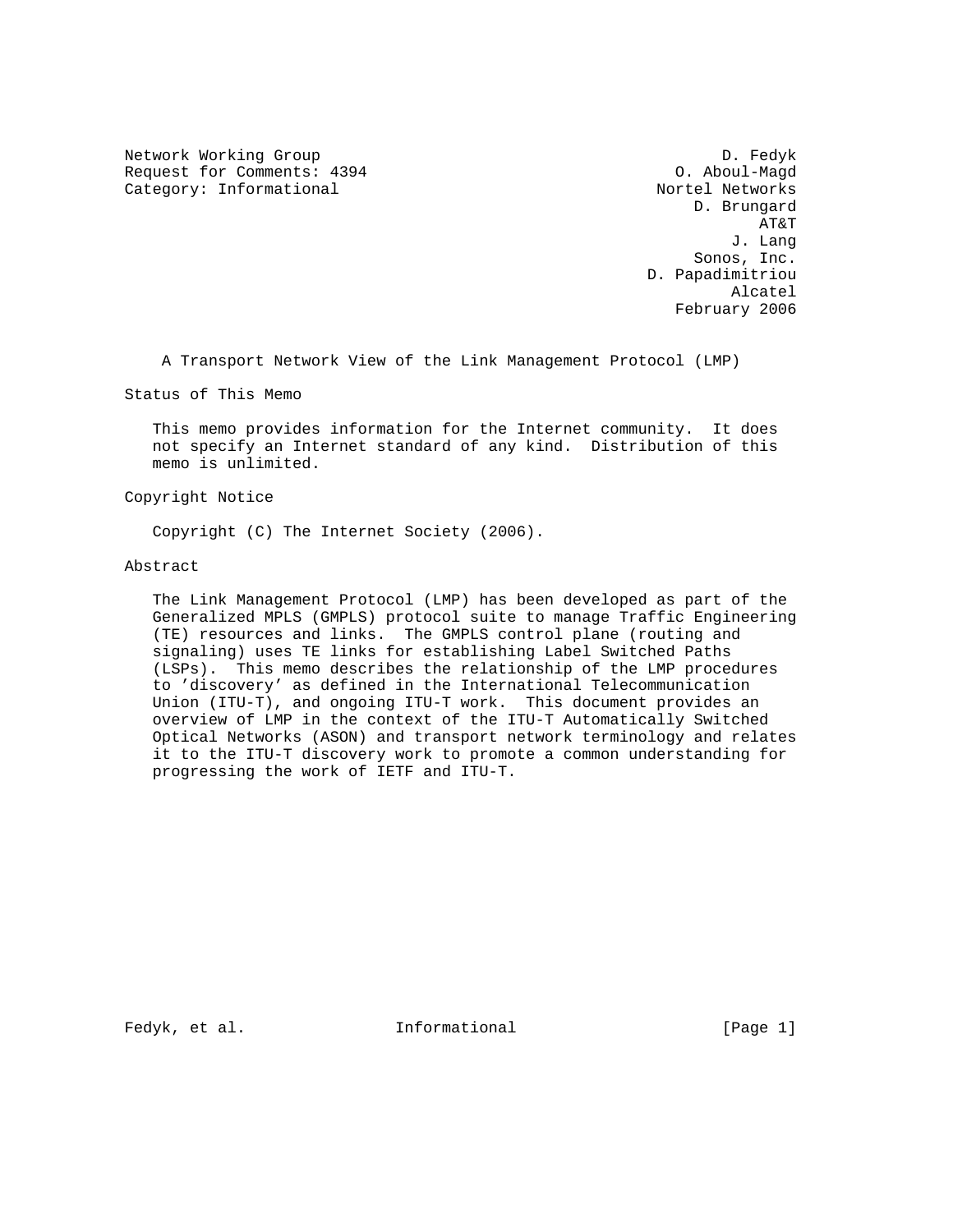Table of Contents

| 2. ASON Terminology and Abbreviations Related to Discovery 3 |  |
|--------------------------------------------------------------|--|
|                                                              |  |
|                                                              |  |
|                                                              |  |
|                                                              |  |
|                                                              |  |
|                                                              |  |
| 4.1. Generalized Automatic Discovery Techniques G.7714  9    |  |
|                                                              |  |
| 4.2.1. TE Link Definition and Scope 12                       |  |
| 4.3. LMP and G.8080 Discovery Relationship 13                |  |
|                                                              |  |
|                                                              |  |
|                                                              |  |
|                                                              |  |

#### 1. Introduction

 The GMPLS control plane consists of several building blocks as described in [RFC3945]. The building blocks include signaling, routing, and link management for establishing LSPs. For scalability purposes, multiple physical resources can be combined to form a single TE link for the purposes of path computation and GMPLS control plane signaling.

 As manual provisioning and management of these links are impractical in large networks, LMP was specified to manage TE links. Two mandatory management capabilities of LMP are control channel management and TE link property correlation. Additional optional capabilities include verifying physical connectivity and fault management. [LMP] defines the messages and procedures for GMPLS TE link management. [LMP-TEST] defines SONET/SDH-specific messages and procedures for link verification.

 ITU-T Recommendation G.8080 Amendment 1 [G.8080] defines control plane discovery as two separate processes; one process occurs within the transport plane space and the other process occurs within the control plane space.

 The ITU-T has developed Recommendation G.7714, "Generalized automatic discovery techniques" [G.7714], defining the functional processes and information exchange related to transport plane discovery aspects, i.e., layer adjacency discovery and physical media adjacency discovery. Specific methods and protocols are not defined in Recommendation G.7714. ITU-T Recommendation G.7714.1, "Protocol for automatic discovery in SDH and OTN networks" [G.7714.1], defines a

Fedyk, et al. Informational [Page 2]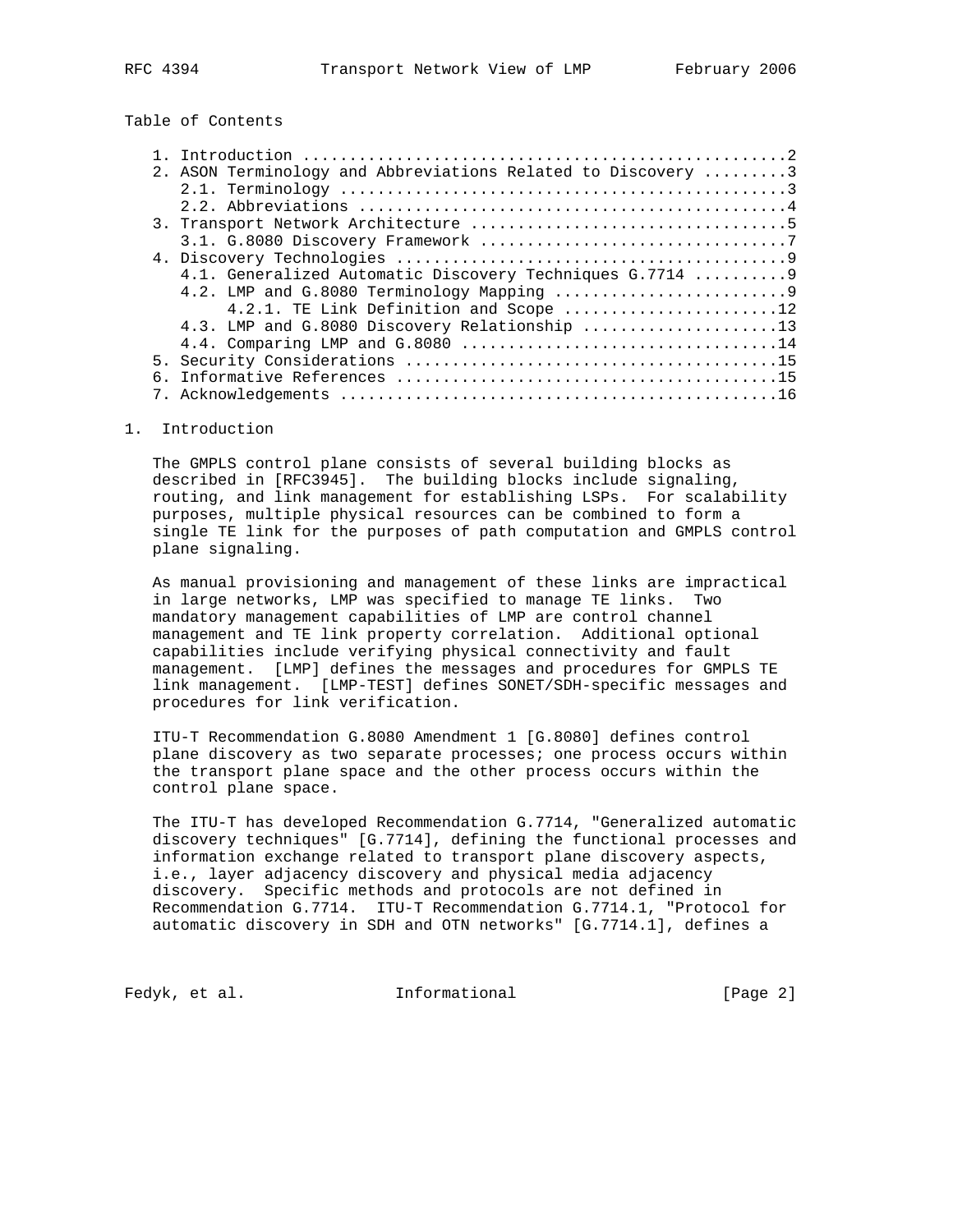protocol and procedure for transport plane layer adjacency discovery (e.g., discovering the transport plane layer endpoint relationships and verifying their connectivity). The ITU-T is currently working to extend discovery to control plane aspects providing detail on a discovery framework architecture in G.8080 and a new Recommendation on "Control plane initial establishment, reconfiguration".

## 2. ASON Terminology and Abbreviations Related to Discovery

 ITU-T Recommendation G.8080 Amendment 1 [G.8080] and ITU-T Recommendation G.7714 [G.7714] provide definitions and mechanisms related to transport plane discovery.

 Note that in the context of this work, "Transport" relates to the data plane (sometimes called the transport plane or the user plane) and does not refer to the transport layer (layer 4) of the OSI seven layer model, nor to the concept of transport intended by protocols such as the Transmission Control Protocol (TCP).

 Special care must be taken with the acronym "TCP", which within the context of the rest of this document means "Termination Connection Point" and does not indicate the Transmission Control Protocol.

## 2.1. Terminology

 The reader is assumed to be familiar with the terminology in [LMP] and [LMP-TEST]. The following ITU-T terminology/abbreviations are used in this document:

 Connection Point (CP): A "reference point" that consists of a pair of co-located "unidirectional connection points" and therefore represents the binding of two paired bidirectional "connections".

 Connection Termination Point (CTP): A connection termination point represents the state of a CP [M.3100].

 Characteristic Information: Signal with a specific format, which is transferred on "network connections". The specific formats will be defined in the technology-specific recommendations. For trails, the Characteristic Information is the payload plus the overhead. The information transferred is characteristic of the layer network.

 Link: A subset of ports at the edge of a subnetwork or access group that are associated with a corresponding subset of ports at the edge of another subnetwork or access group.

 Link Connection (LC): A transport entity that transfers information between ports across a link.

Fedyk, et al. 100 Informational 100 [Page 3]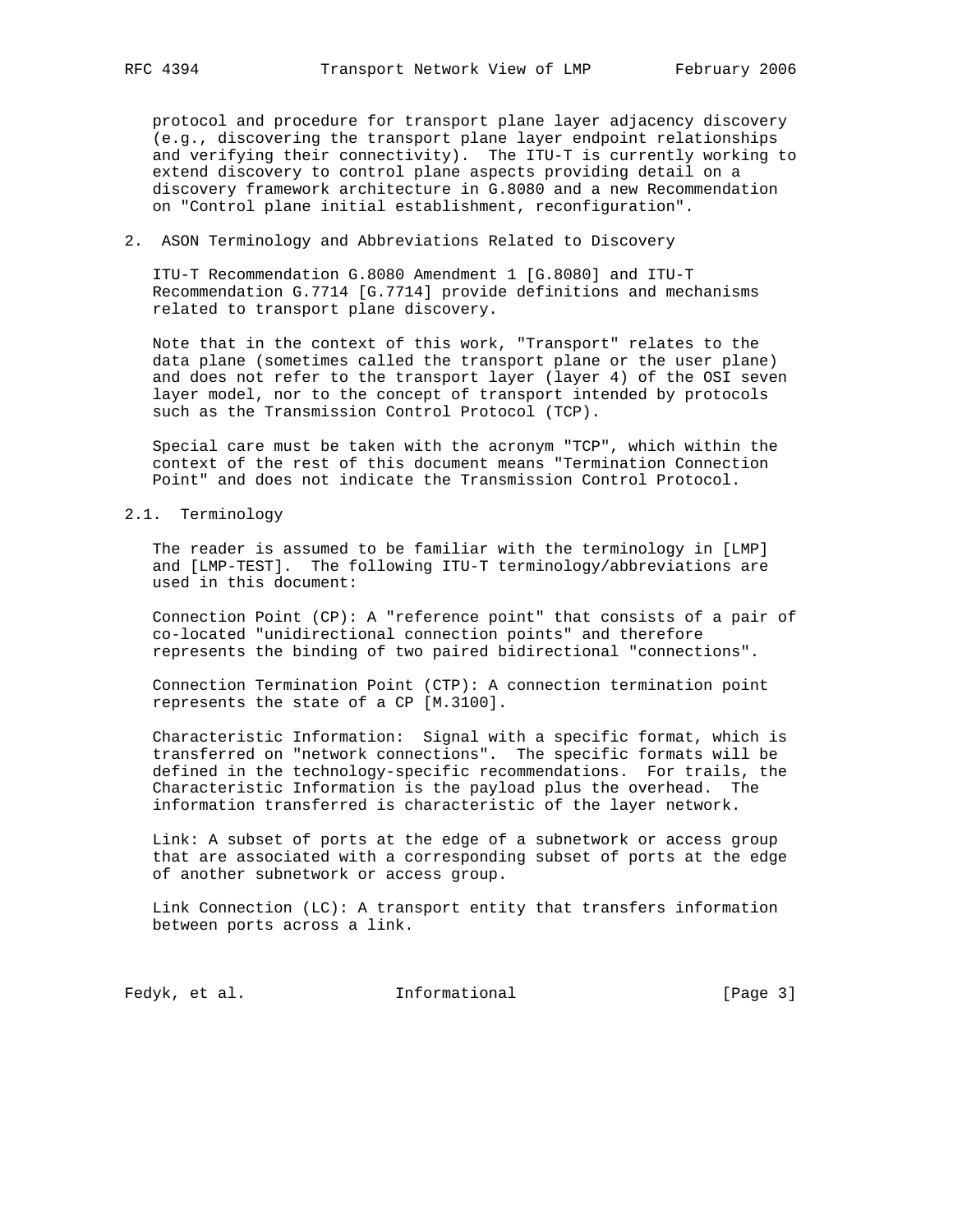Network Connection (NC): A concatenation of link and subnetwork connections.

 Subnetwork: A set of ports that are available for the purpose of routing 'characteristic information'.

 Subnetwork Connection (SNC): A flexible connection that is set up and released using management or control plane procedures.

 Subnetwork Point (SNP): SNP is an abstraction that represents an actual or potential underlying connection point (CP) or termination connection point (TCP) for the purpose of control plane representation.

 Subnetwork Point Pool (SNPP): A set of SNPs that are grouped together for the purpose of routing.

 Termination Connection Point (TCP): A reference point that represents the output of a Trail Termination source function or the input to a Trail Termination sink function. A network connection represents a transport entity between TCPs.

 Trail Termination source/sink function: A "transport processing function" that accepts the characteristic information of the layer network at its input, removes the information related to "trail" monitoring, and presents the remaining information at its output.

 Unidirectional Connection: A "transport entity" that transfers information transparently from input to output.

 Unidirectional Connection Point: A "reference point" that represents the binding of the output of a "unidirectional connection" to the input of another "unidirectional connection".

# 2.2. Abbreviations

LMP: Link Management Protocol

OTN: Optical Transport Network

PDH: Plesiosynchronous Digital Hierarchy

SDH: Synchronous Digital Hierarchy

SONET: Synchronous Optical Network

Fedyk, et al. 10 Informational 1998 [Page 4]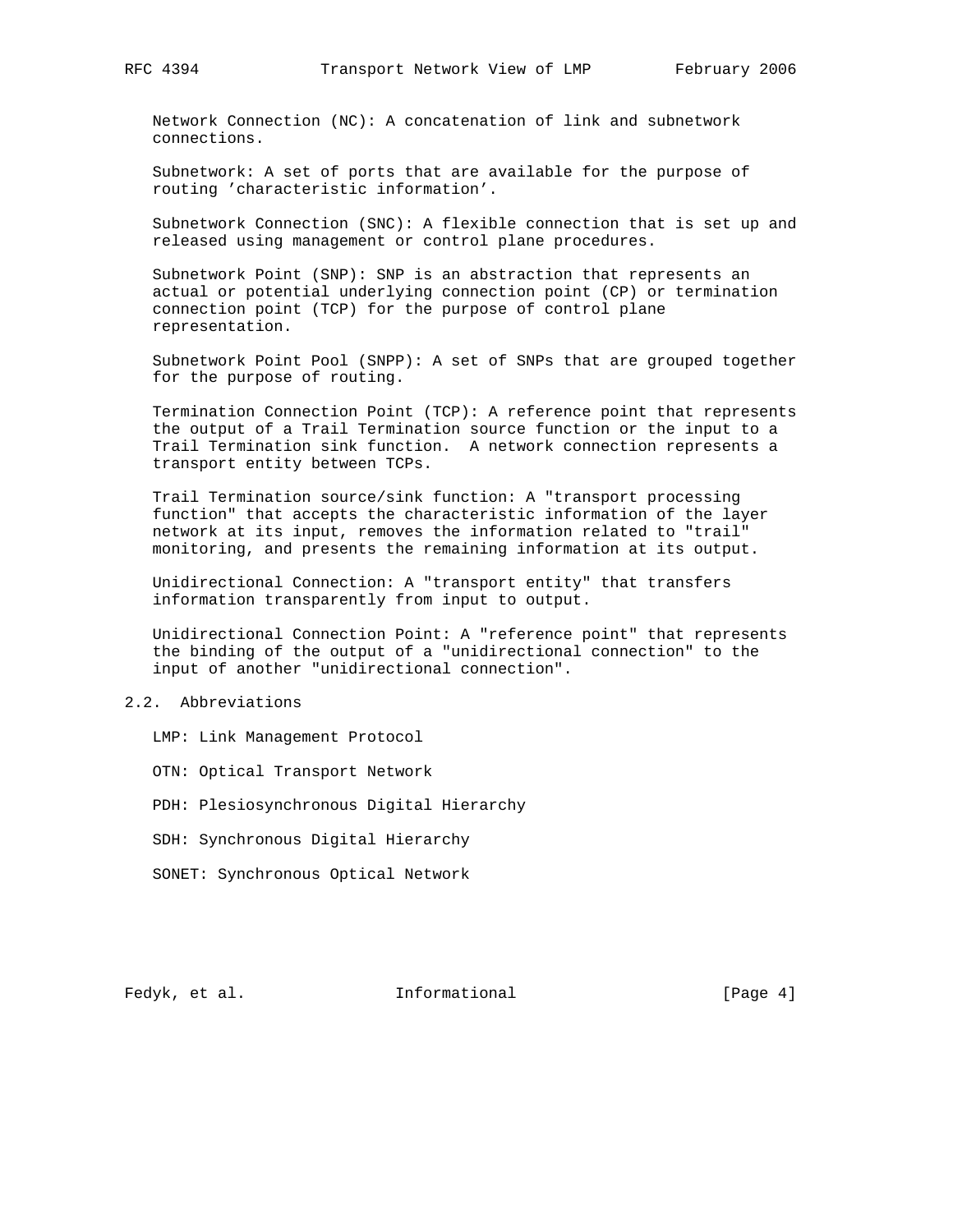## 3. Transport Network Architecture

 A generic functional architecture for transport networks is defined in International Telecommunication Union (ITU-T) Recommendation [G.805]. This recommendation describes the functional architecture of transport networks in a technology-independent way. This architecture forms the basis for a set of technology-specific architectural recommendations for transport networks (e.g., SDH, PDH, OTN, etc.).

 The architecture defined in G.805 is designed using a layered model with a client-server relationship between layers. The architecture is recursive in nature; a network layer is both a server to the client layer above it and a client to the server layer below it. There are two basic building blocks defined in G.805: "subnetworks" and "links". A subnetwork is defined as a set of ports that are available for the purpose of routing "characteristic information". A link consists of a subset of ports at the edge of one subnetwork (or "access group") and is associated with a corresponding subset of ports at the edge of another subnetwork or access group.

 Two types of connections are defined in G.805: link connection (LC) and subnetwork connection (SNC). A link connection is a fixed and inflexible connection, while a subnetwork connection is flexible and is set up and released using management or control plane procedures. A network connection is defined as a concatenation of subnetwork and link connections. Figure 1 illustrates link and subnetwork connections.

 (++++++++) (++++++++) ( SNC ) LC ( SNC ) (o)--------(o)----------(o)--------(o)  $($  ) CP CP  $($  ) (++++++++) (++++++++)

subnetwork subnetwork

Figure 1: Subnetwork and Link Connections

 G.805 defines a set of reference points for the purpose of identification in both the management and the control planes. These identifiers are NOT required to be the same. A link connection or a subnetwork connection is delimited by connection points (CPs). A network connection is delimited by a termination connection point (TCP). A link connection in the client layer is represented by a pair of adaptation functions and a trail in the server layer network. A trail represents the transfer of monitored adapted characteristics information of the client layer network between access points (APs).

Fedyk, et al. 100 Informational 100 [Page 5]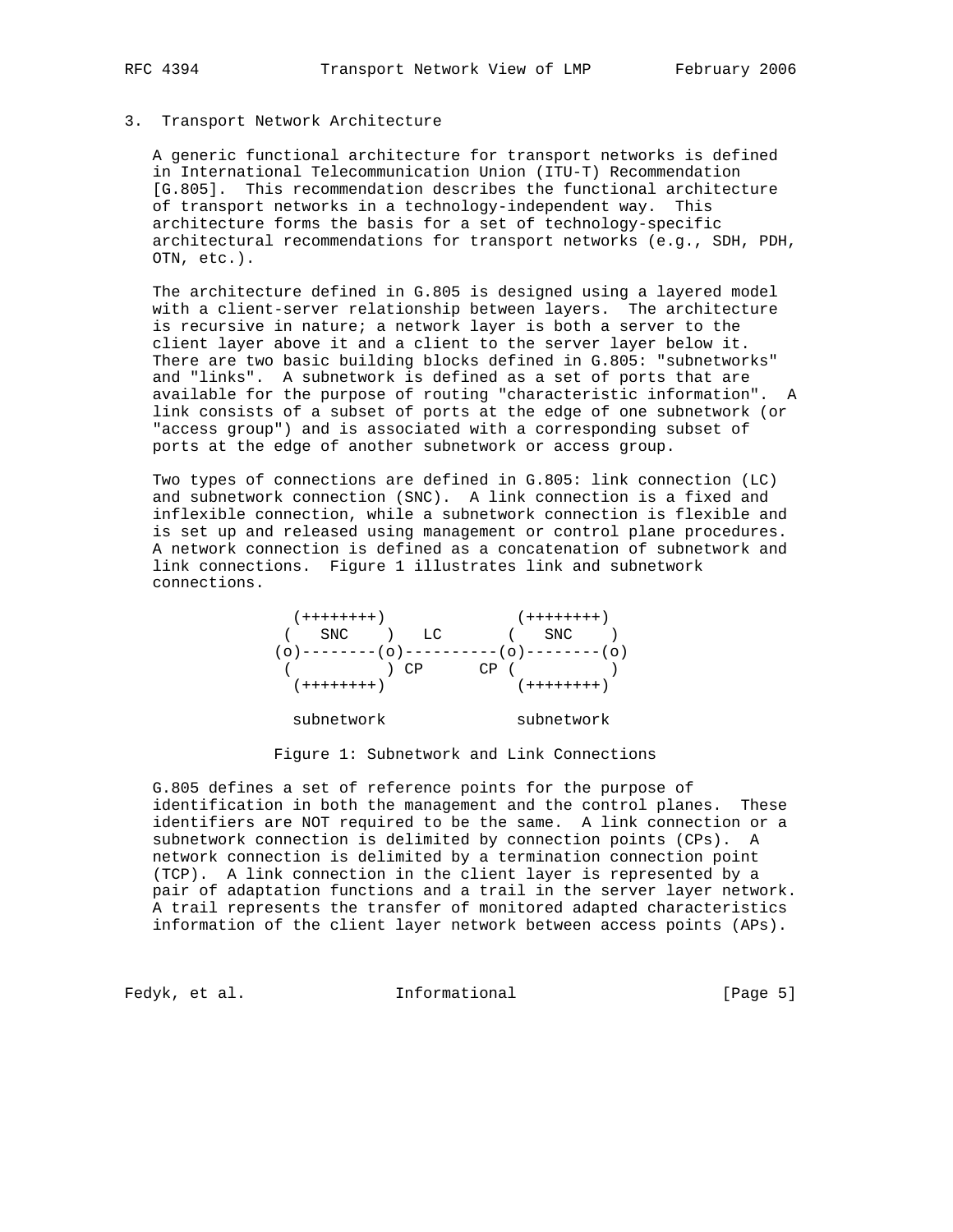A trail is delimited by two access points, one at each end of the trail. Figure 2 shows a network connection and its relationship with link and subnetwork connections. Figure 2 also shows the CP and TCP reference points.



Figure 2: Network Connection with Link and Subnetwork Connections

 For management plane purposes, the G.805 reference points are represented by a set of management objects described in ITU-T Recommendation M.3100 [M.3100]. Connection termination points (CTPs) and trail termination points (TTPs) are the management plane objects for CP and TCP, respectively.

 In the same way as in M.3100, the transport resources in G.805 are identified for the purposes of the control plane by entities suitable for connection control. G.8080 introduces the reference architecture for the control plane of the Automatically Switched Optical Networks (ASONs). G.8080 introduces a set of reference points relevant to the ASON control plane and their relationship to the corresponding points in the transport plane. A subnetwork point (SNP) is an abstraction that represents an actual or potential underlying CP or an actual or potential TCP. A set of SNPs that are grouped together for the purpose of routing is called SNP pool (SNPP). Similar to LC and SNC, the SNP-SNP relationship may be static and inflexible (this is referred to as an SNP link connection), or it can be dynamic and flexible (this is referred to as an SNP subnetwork connection).

Fedyk, et al. 10 Informational 100 [Page 6]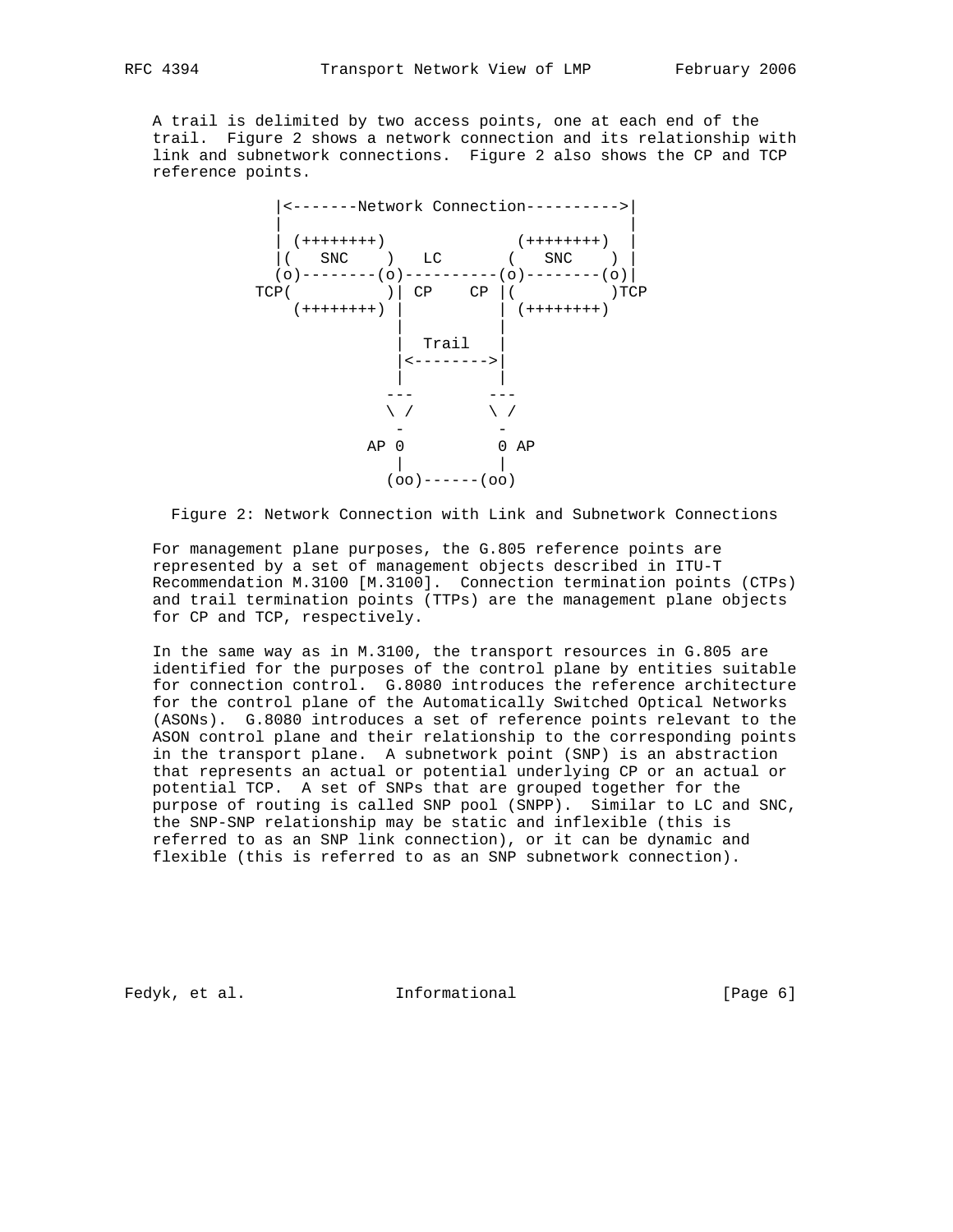#### 3.1. G.8080 Discovery Framework

 G.8080 provides a reference control plane architecture based on the descriptive use of functional components representing abstract entities and abstract component interfaces. The description is generic, and no particular physical partitioning of functions is implied. The input/output information flows associated with the functional components serve for defining the functions of the components and are considered to be conceptual, not physical. Components can be combined in different ways, and the description is not intended to limit implementations. Control plane discovery is described in G.8080 by using three components: Discovery Agent (DA), Termination and Adaptation Performer (TAP), and Link Resource Manager (LRM).

 The objective of the discovery framework in G.8080 is to establish the relationship between CP-CP link connections (transport plane) and SNP-SNP link connections (control plane). The fundamental characteristics of G.8080 discovery framework is the functional separation between the control and the transport plane discovery processes and name spaces. From G.8080: "This separation allows control plane names to be completely separate from transport plane names, and completely independent of the method used to populate the DAs with those transport names. In order to assign an SNP-SNP link connection to an SNPP link, it is only necessary for the transport name for the link connection to exist". Thus, it is possible to assign link connections to the control plane without the link connection being physically connected.

 Discovery encompasses two separate processes: (1) transport plane discovery, i.e., CP-to-CP and TCP-to-TCP connectivity; and (2) control plane discovery, i.e., SNP-to-SNP and SNPP links.

 G.8080 Amendment 1 defines the Discovery Agent (DA) as the entity responsible for discovery in the transport plane. The DA operates in the transport name space only and in cooperation with the Termination and Adaptation Performer (TAP), provides the separation between that space and the control plane names. A local DA is only aware of the CPs and TCPs that are assigned to it. The DA holds the CP-CP link connection in the transport plane to enable SNP-SNP link connections to be bound to them at a later time by the TAP. The CP-CP relationship may be discovered (e.g., per G.7714.1) or provided by a management system.

 Control plane discovery takes place entirely within the control plane name space (SNPs). The Link Resource Manager (LRM) holds the SNP-SNP binding information necessary for the control plane name of the link connection, while the termination adaptation performer (TAP) holds

Fedyk, et al. 1nformational 1999 [Page 7]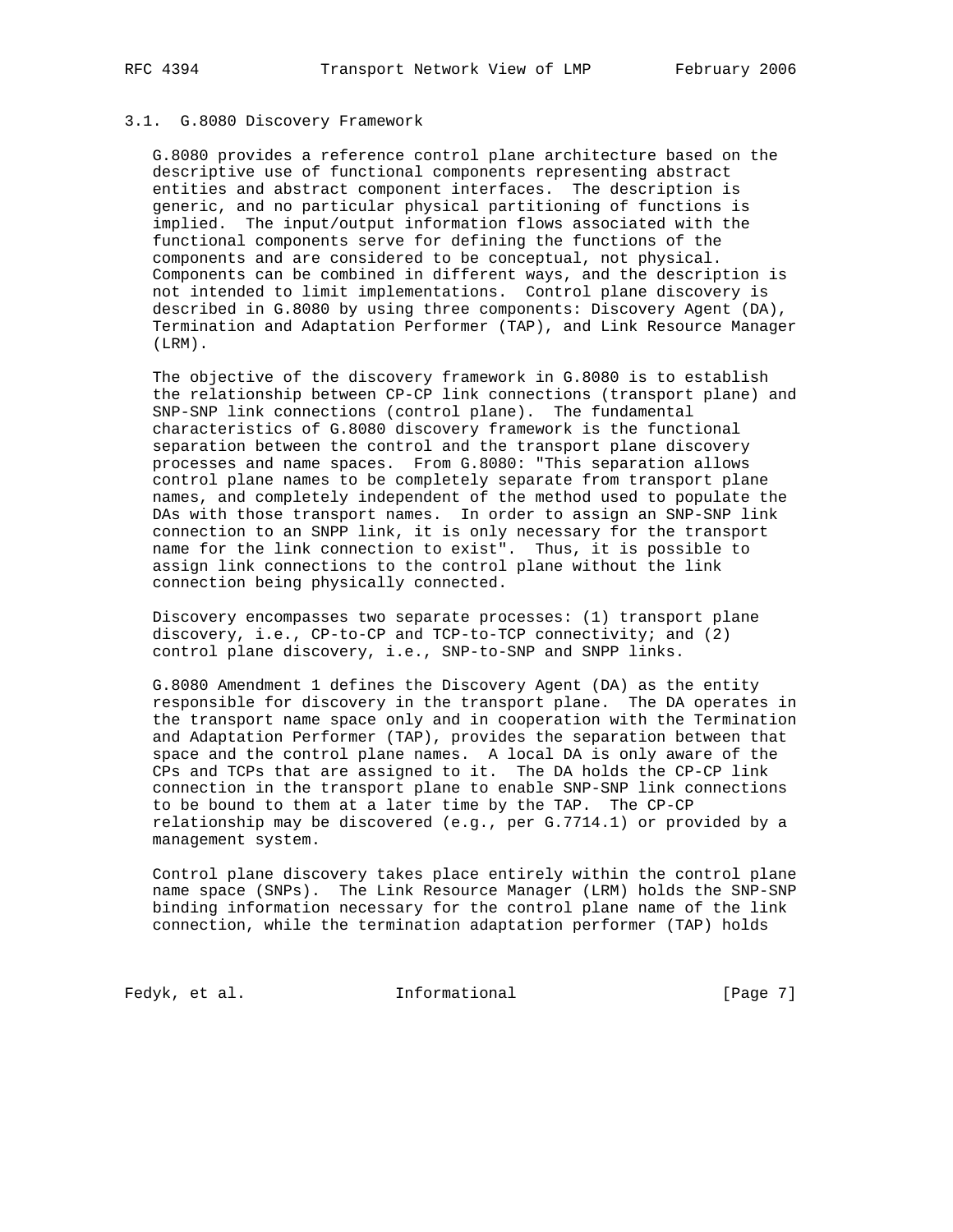the relation between the control plane name (SNP) and the transport plane name (CP) of the resource. Figure 3 shows the relationship and the different entities for transport and control discoveries.



Figure 3: Discovery in the Control and the Transport Planes

Fedyk, et al. 10. Informational 1. [Page 8]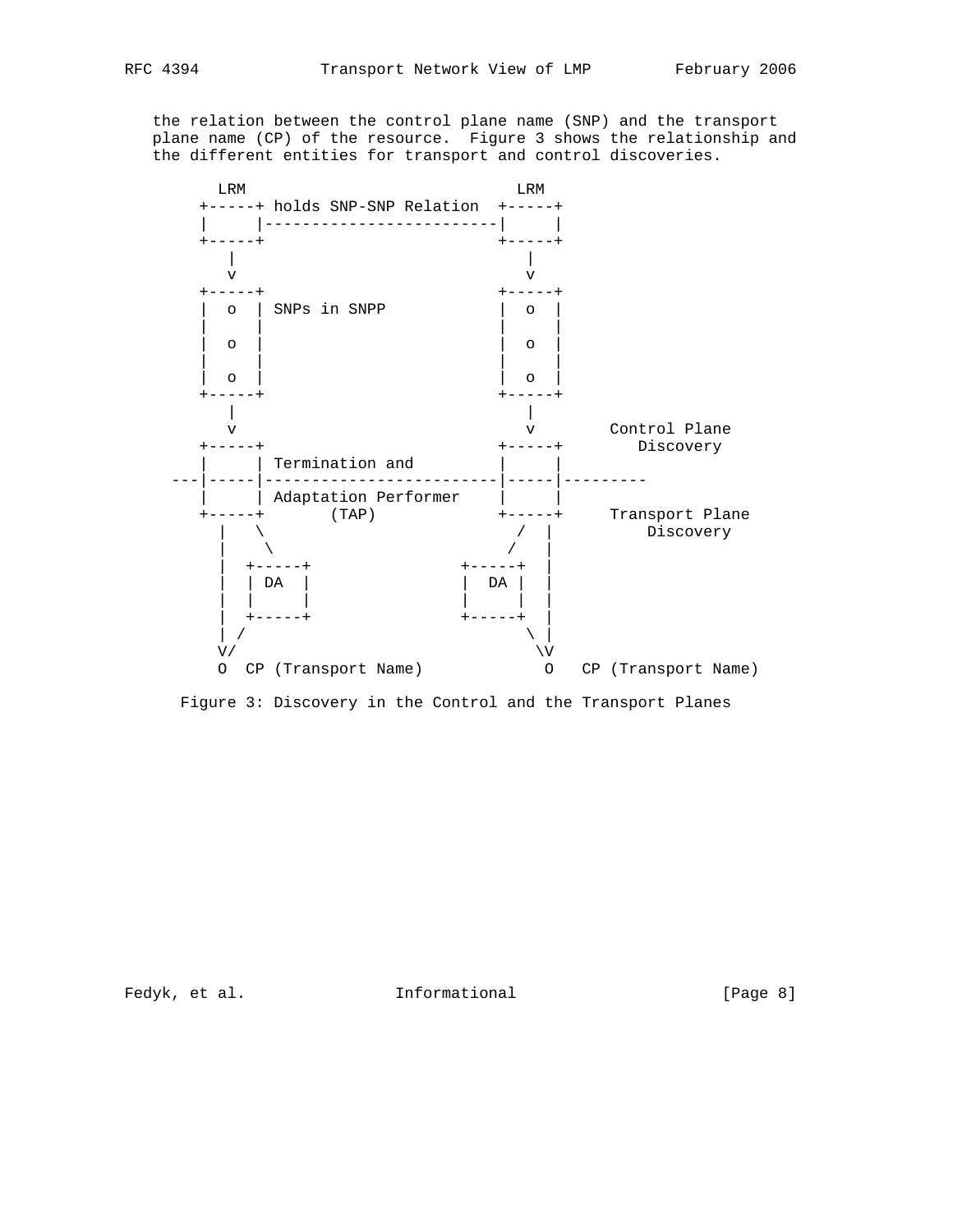## 4. Discovery Technologies

4.1. Generalized Automatic Discovery Techniques G.7714

 Generalized automatic discovery techniques are described in G.7714 to aid resource management and routing for G.8080. The term routing here is described in the transport context of routing connections in an optical network as opposed to the routing context typically associated in packet networks.

G.7714 is concerned with two types of discovery:

- Layer adjacency discovery
- Physical media adjacency discovery

 Layer adjacency discovery can be used to correlate physical connections with management configured attributes. Among other features this capability allows reduction in configuration and the detection of mis-wired equipment.

 Physical media adjacency discovery is a process that allows the physical testing of the media for the purpose of inventory capacity and verifying the port characteristics of physical media adjacent networks.

 G.7714 does not specify specific protocols but rather the type of techniques that can be used. G.7714.1 specifies a protocol for layer adjacency with respect to SDH and OTN networks for layer adjacency discovery. A GMPLS method for layer discovery using elements of LMP is included in this set of procedures.

 An important point about the G.7714 specification is that it specifies a discovery mechanism for optical networks but not necessarily how the information will be used. It is intended that the transport management plane or a transport control plane may subsequently make use of the discovered information.

## 4.2. LMP and G.8080 Terminology Mapping

 GMPLS is a set of IP-based protocols, including LMP, providing a control plane for multiple data plane technologies, including optical/transport networks and their resources (i.e., wavelengths, timeslots, etc.) and without assuming any restriction on the control plane architecture (see [RFC3945]). On the other hand, G.8080 defines a control plane reference architecture for optical/transport networks without any restriction on the control plane implementation. Being developed in separate standards forums, and with different scopes, they use different terms and definitions.

Fedyk, et al. 10 Informational 1999 [Page 9]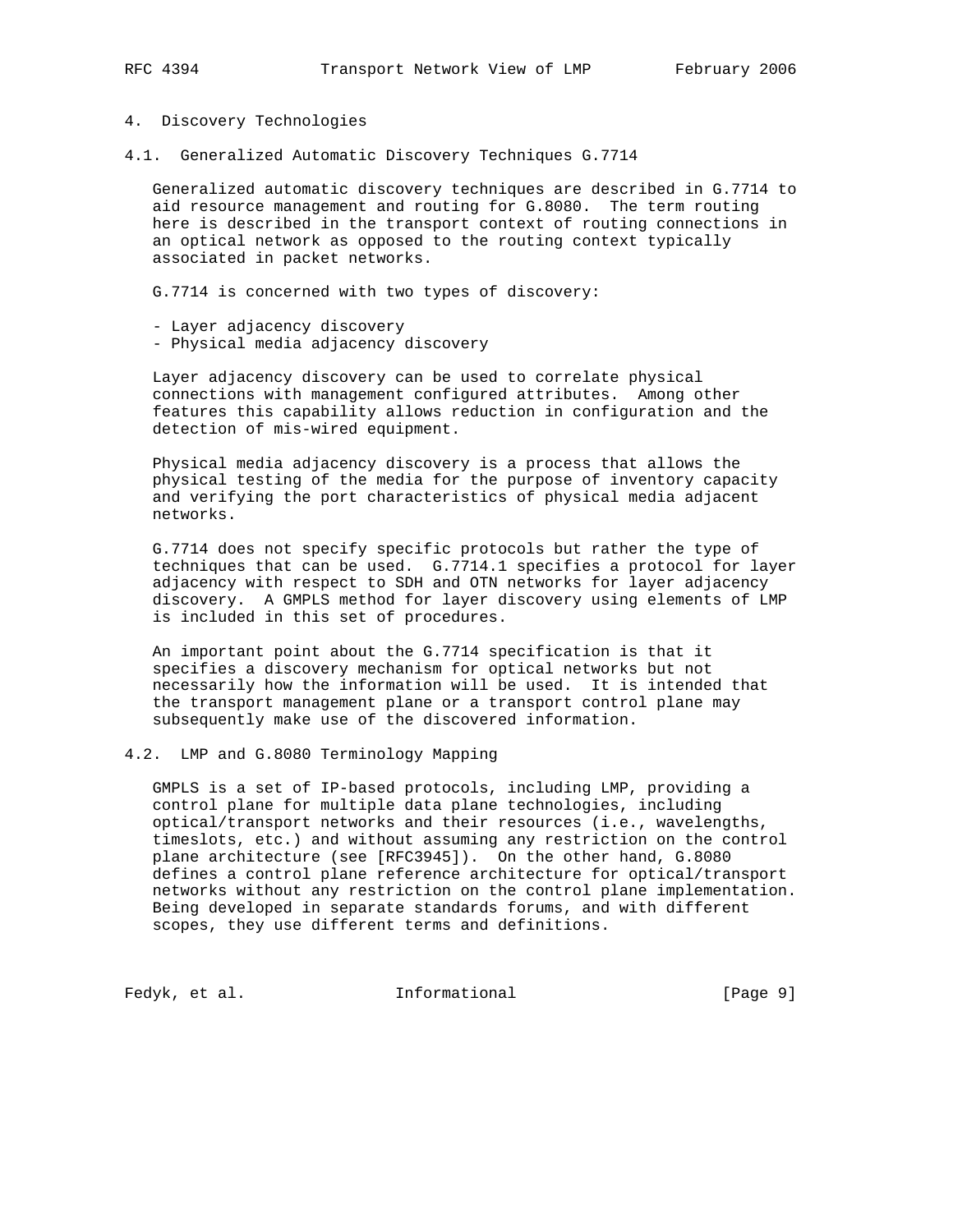Terminology mapping between LMP and ASON (G.805/G.8080) is an important step towards the understanding of the two architectures and allows for potential cooperation in areas where cooperation is possible. To facilitate this mapping, we differentiate between the two types of data links in LMP. According to LMP, a data link may be considered by each node that it terminates on as either a 'port' or a 'component link'. The LMP notions of port and component link are supported by the G.805/G.8080 architecture. G.8080's variable adaptation function is broadly equivalent to LMP's component link, i.e., a single server-layer trail dynamically supporting different multiplexing structures. Note that when the data plane delivers its own addressing space, LMP Interface\_IDs and Data Links IDs are used as handles by the control plane to the actual CP Name and CP-to-CP Name, respectively.

 The terminology mapping is summarized in the following table: Note that the table maps ASON terms to GMPLS terms that refer to equivalent objects, but in many cases there is not a one-to-one mapping. Additional information beyond discovery terminology can be found in [LEXICO].

Fedyk, et al. 10 Informational 1999 [Page 10]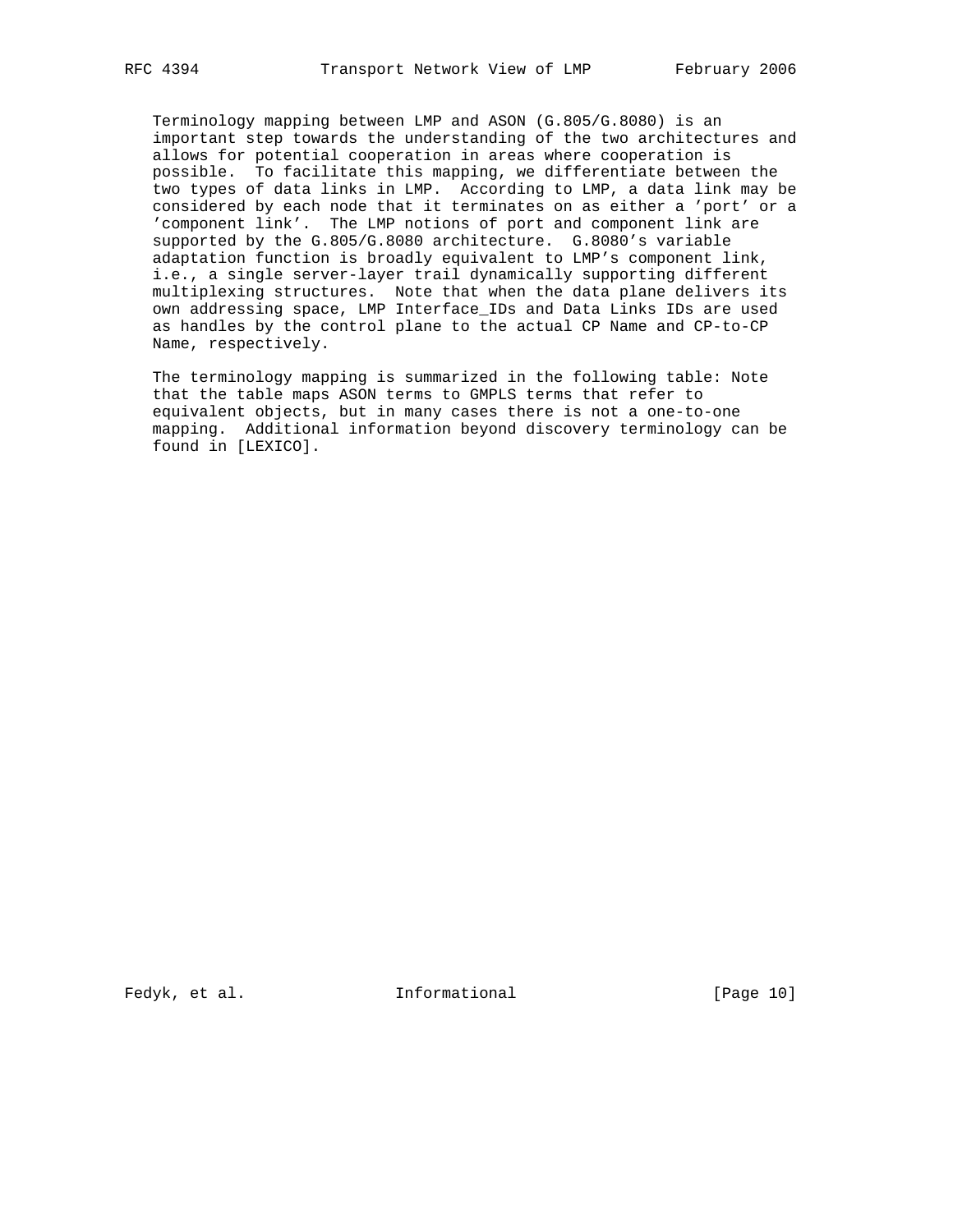| ASON Terms                  | GMPLS/LMP Terms<br>Port                                                         | GMPLS/LMP Terms<br>Component Link                                                                                      |
|-----------------------------|---------------------------------------------------------------------------------|------------------------------------------------------------------------------------------------------------------------|
| CP                          | TE Resource;<br>Interface (Port)                                                | TE Resource;<br>Interface.<br>(Comp. link)                                                                             |
| CP Name                     | Interface ID<br>no further sub-<br>division $for(label)$<br>resource allocation | Interface $ID(s)$<br>resources (such as<br>timeslots, etc.)<br>on this interface<br>are identified by<br>set of labels |
| $CP-to-CP$ Link   Data Link |                                                                                 | Data Link                                                                                                              |
| $CP-to-CP$ Name             | Data Link ID                                                                    | Data Link ID                                                                                                           |
| SNP                         | TE Resource                                                                     | TE Resource                                                                                                            |
| SNP Name                    | Link ID                                                                         | Link ID                                                                                                                |
| SNP LC                      | TE Link                                                                         | TE Link                                                                                                                |
| SNP LC Name                 | TE Link ID                                                                      | TE Link ID                                                                                                             |
| SNPP                        | TE Link End<br>(Port)                                                           | TE Link End<br>(Comp. Link)                                                                                            |
| SNPP Name                   | Link ID                                                                         | Link ID                                                                                                                |
| SNPP Link                   | TE Link                                                                         | TE Link                                                                                                                |
| SNPP Link Name   TE Link ID |                                                                                 | TE Link ID                                                                                                             |
|                             |                                                                                 |                                                                                                                        |

where composite identifiers are:

 - Data Link ID: <Local Interface ID; Remote Interface ID> - TE Link ID: <Local Link ID; Remote Link ID>

 Composite Identifiers are defined in the RFC 4204 [LMP]. LMP discovers data links and identifies them by the pair of local and remote interface IDs. TE links are composed of data links or component TE links. TE links are similarly identified by pair of local and remote link ID.

Fedyk, et al. 10. Informational 1. [Page 11]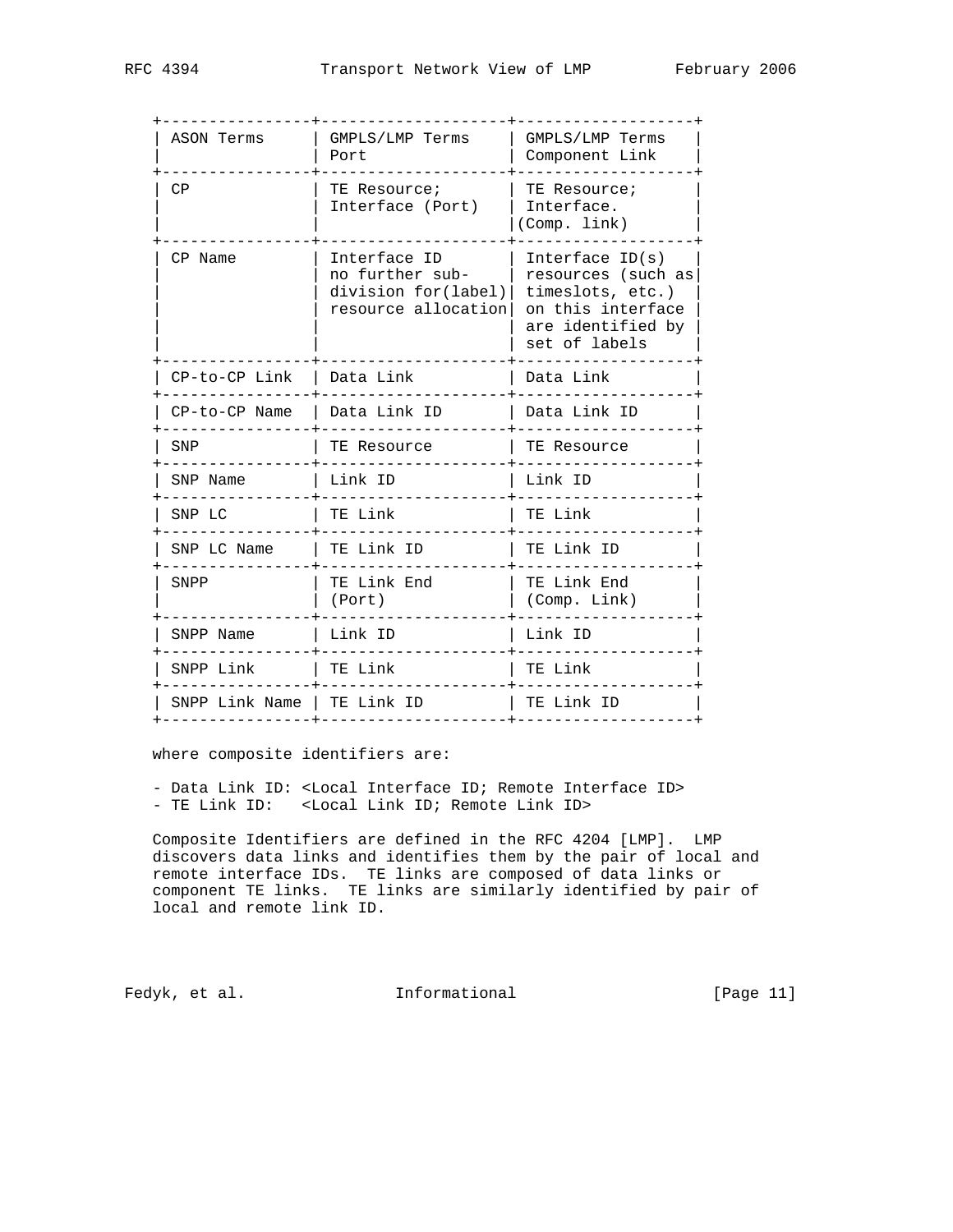# 4.2.1. TE Link Definition and Scope

 In the table, TE link/resource is equated with the concept of SNP, SNP LC, SNPP, and SNPP link. The definition of the TE link is broad in scope, and it is useful to repeat it here. The original definition appears in [GMPLS-RTG]:

 "A TE link is a logical construct that represents a way to group/map the information about certain physical resources (and their properties) that interconnects LSRs into the information that is used by Constrained SPF for GMPLS path computation, and GMPLS signaling".

 While this definition is concise, it is probably worth pointing out some of the implications of the definition.

 A component of the TE link may follow different paths between the pair of LSRs. For example, a TE link comprising multiple STS-3cs, the individual STS-3cs component links may take identical or different physical (OC-3 and/or OC-48) paths between LSRs.

 The TE link construct is a logical construction encompassing many layers in networks [RFC3471]. A TE link can represent either unallocated potential or allocated actual resources. Further allocation is represented by bandwidth reservation, and the resources may be real or, in the case of packets, virtual to allow for overbooking or other forms of statistical multiplexing schemes.

 Since TE links may represent large numbers of parallel resources, they can be bundled for efficient summarization of resource capacity. Typically, bundling represents a logical TE link resource at a particular Interface Switching Capability. Once TE link resources are allocated, the actual capacity may be represented as LSP hierarchical (tunneled) TE link capability in another logical TE link [HIER].

 TE links also incorporate the notion of a Forwarding Adjacency (FA) and Interface Switching Capability [RFC3945]. The FA allows transport resources to be represented as TE links. The Interface Switching Capability specifies the type of transport capability such as Packet Switch Capable (PSC), Layer-2 Switch Capable (L2SC), Time- Division Multiplex (TDM), Lambda Switch Capable (LSC), and Fiber- Switch Capable (FSC).

 A TE link between GMPLS-controlled optical nodes may consist of a bundled TE link, which itself consists of a mix of point-to-point component links [BUNDLE]. A TE link is identified by the tuple (link Identifier (32-bit number), Component link Identifier (32-bit number), and generalized label (media specific)).

Fedyk, et al. 10. Informational [Page 12]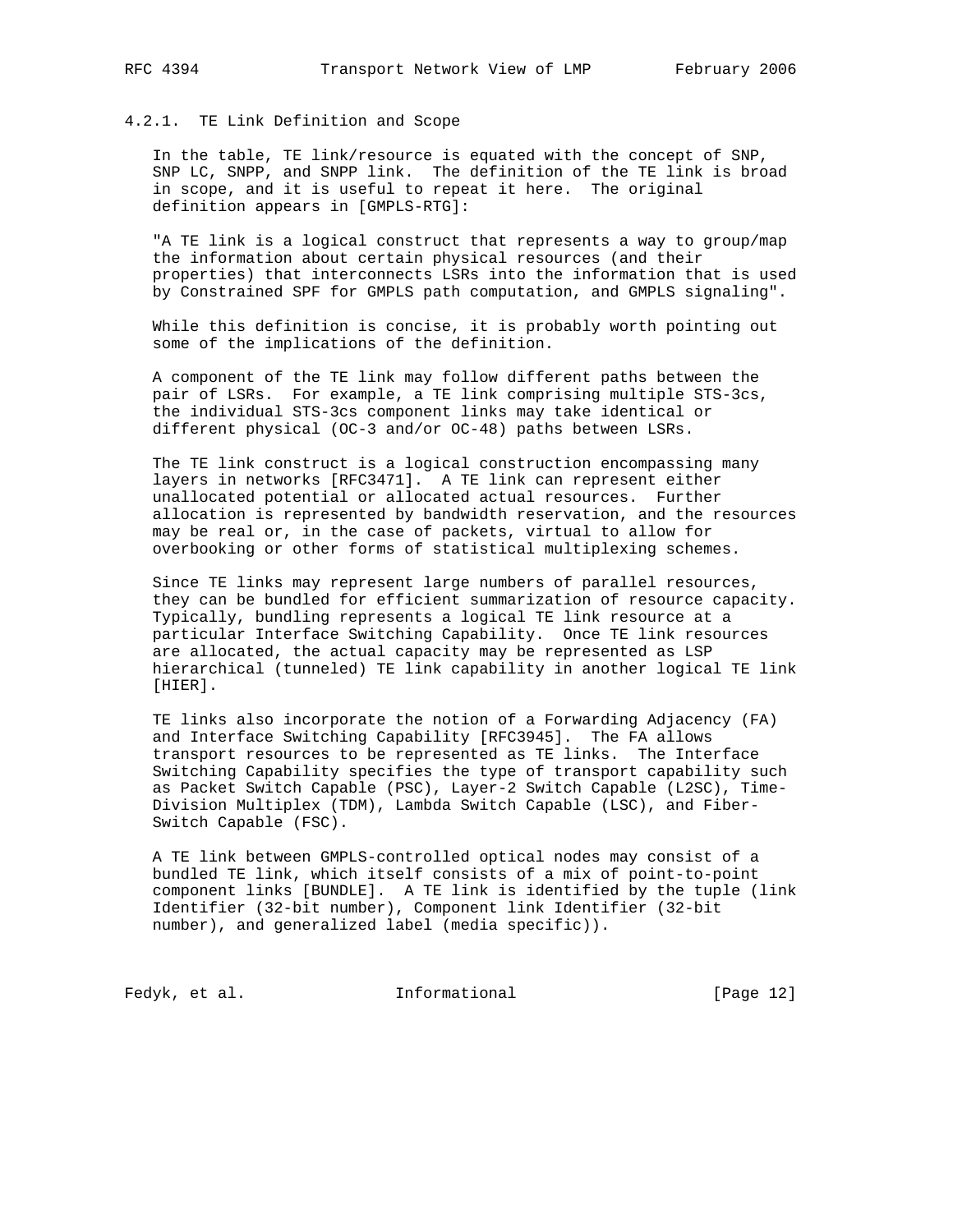# 4.3. LMP and G.8080 Discovery Relationship

 LMP currently consists of four primary procedures, of which the first two are mandatory and the last two are optional:

- 1. Control channel management
- 2. Link property correlation
- 3. Link verification
- 4. Fault management

 LMP procedures that are relevant to G.8080 control plane discovery are control channel management, link property correlation, and link verification. Key to understanding G.8080 discovery aspects in relation to [LMP] is that LMP procedures are specific for an IP-based control plane abstraction of the transport plane.

 LMP control channel management is used to establish and maintain control channel connectivity between LMP adjacent nodes. In GMPLS, the control channels between two adjacent nodes are not required to use the same physical medium as the TE links between those nodes. The control channels that are used to exchange the GMPLS control plane information exist independently of the TE links they manage (i.e., control channels may be in-band or out-of-band, provided the associated control points terminate the LMP packets). The Link Management Protocol [LMP] was designed to manage TE links, independently of the physical medium capabilities of the data links.

 Link property correlation is used to aggregate multiple data links into a single TE link and to synchronize the link properties.

 Link verification is used to verify the physical connectivity of the data links and verify the mapping of the Interface-ID to Link-ID (CP to SNP). The local-to-remote associations can be obtained using a priori knowledge or using the link verification procedure.

 Fault management is primarily used to suppress alarms and to localize failures. It is an optional LMP procedure; its use will depend on the specific technology's capabilities.

 [LMP] supports distinct transport and control plane name spaces with the (out-of-band) TRACE object (see [LMP-TEST]). The LMP TRACE object allows transport plane names to be associated with interface identifiers [LMP-TEST].

 Aspects of LMP link verification appear similar to G.7714.1 discovery; however, the two procedures are different. G.7714.1 provides discovery of the transport plane layer adjacencies. It provides a generic procedure to discover the connectivity of two

Fedyk, et al. 10. Informational [Page 13]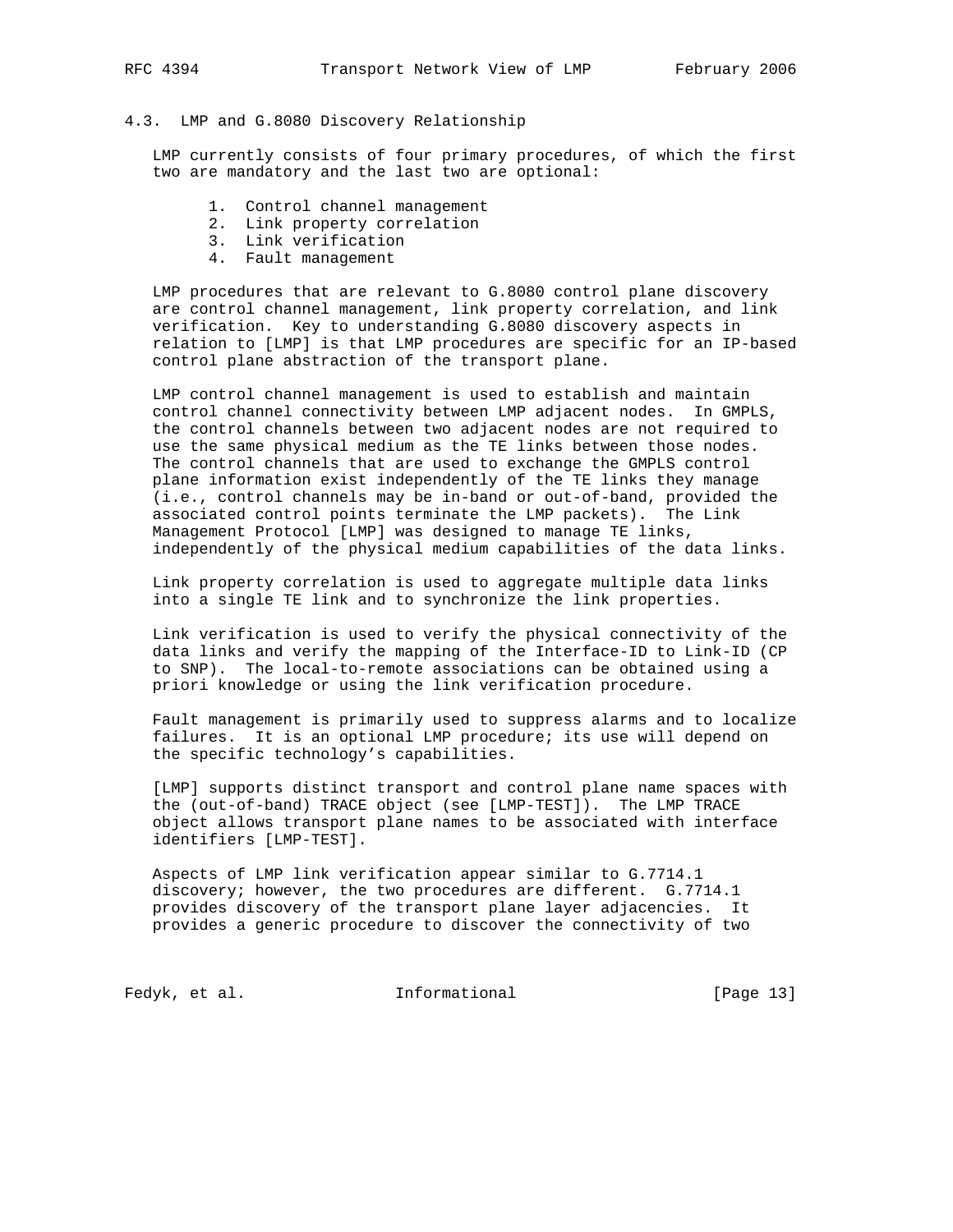endpoints in the transport plane. On the other hand, the LMP link verification procedure is a control-plane-driven procedure and assumes either (1) a priori knowledge of the associated data plane's local and remote endpoint connectivity and Interface\_IDs (e.g., via management plane or use of G.7714.1), or (2) support of the remote node for associating the data interface being verified with the content of the TRACE object (inferred mapping). For SONET/SDH transport networks, LMP verification uses the SONET/SDH Trail Trace identifier (see [G.783]).

 G.7714.1 supports the use of transport plane discovery independent of the platform using the capability. Furthermore, G.7714.1 specifies the use of a Discovery Agent that could be located in an external system and the need to support the use of text-oriented man-machine language to provide the interface. Therefore, G.7714.1 limits the discovery messages to printable characters defined by [T.50] and requires Base64 encoding for the TCP-ID and DA ID. External name servers may be used to resolve the G.7714.1 TCP name, allowing the TCP to have an IP, Network Service Access Protocol (NSAP), or any other address format. On the other hand, LMP is based on the use of an IP-based control plane, and the LMP interface ID uses IPv4, IPv6, or unnumbered interface IDs.

4.4. Comparing LMP and G.8080

 LMP exists to support GMPLS TE resource and TE link discovery. In section 4.2.1, we elaborated on the definition of the TE link. LMP enables the aspects of TE links to be discovered and reported to the control plane, more specifically, the routing plane. G.8080 and G.7714 are agnostic to the type of control plane and discovery protocol used. LMP is a valid realization of a control plane discovery process under a G.8080 model.

 G.7714 specifies transport plane discovery with respect to the transport layer CTPs or TCPs using ASON conventions and naming for the elements of the ASON control plane and the ASON management plane. This discovery supports a centralized management model of configuration as well as a distributed control plane model; in other words, discovered items can be reported to the management plane or the control plane. G.7714.1 provides one realization of a transport plane discovery process.

 Today, LMP and G.7714, G7714.1 are defined in different standards organizations. They have evolved out of different naming schemes and architectural concepts. Whereas G.7714.1 supports a transport plane layer adjacency connectivity verification that can be used by a

Fedyk, et al. 10. Informational 1. [Page 14]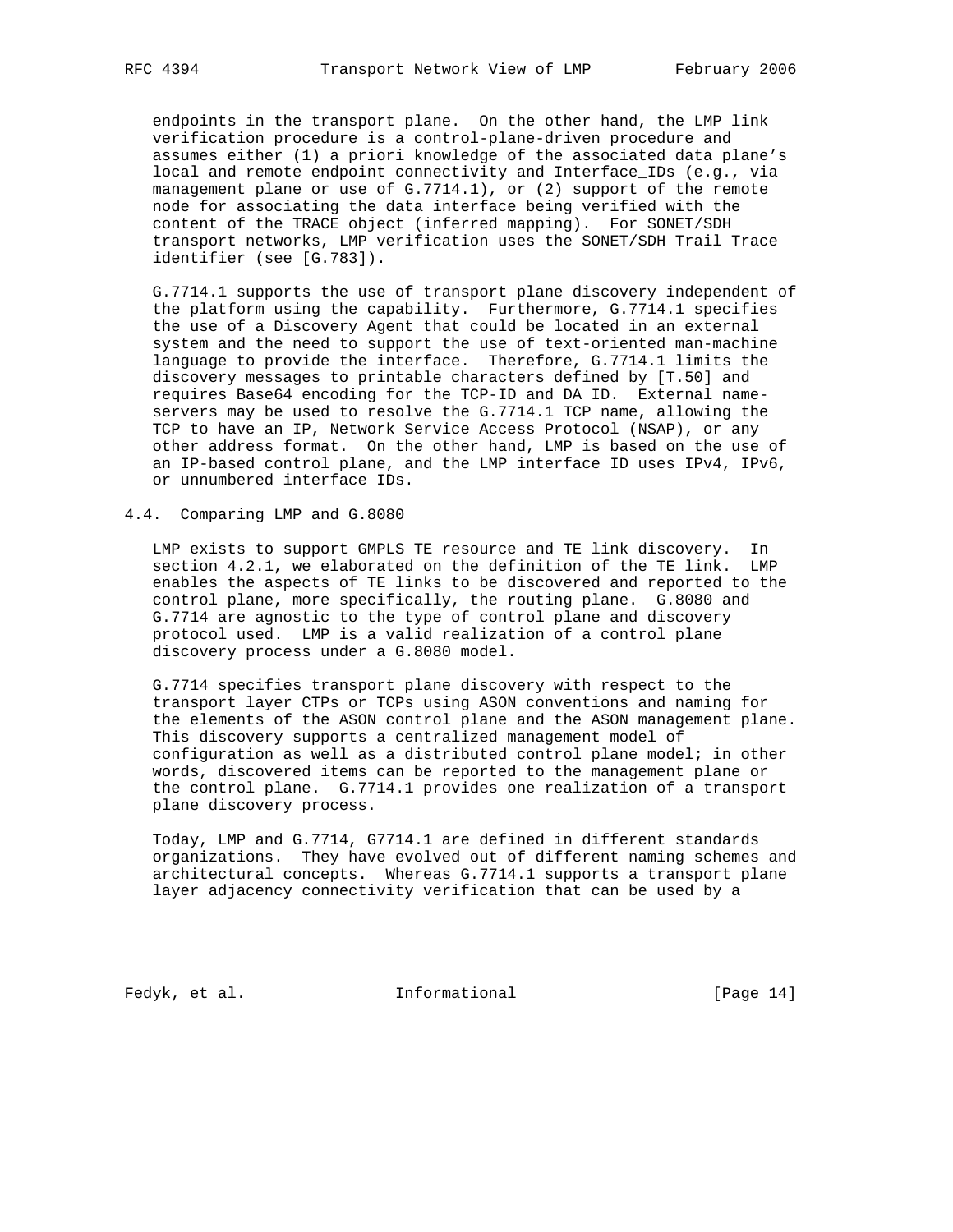control plane or a management plane, LMP is a control plane procedure for managing GMPLS TE links (GMPLS's control plane representation of the transport plane connections).

5. Security Considerations

 Since this document is purely descriptive in nature, it does not introduce any security issues.

 G.8080 and G.7714/G.7714.1 provide security as associated with the Data Communications Network on which they are implemented.

 LMP is specified using IP, which provides security mechanisms associated with the IP network on which it is implemented.

- 6. Informative References
	- [LMP] Lang, J., "Link Management Protocol (LMP)", RFC 4204, October 2005.
	- [LMP-TEST] Lang, J. and D. Papadimitriou, "Synchronous Optical Network (SONET)/Synchronous Digital Hierarchy (SDH) Encoding for Link Management Protocol (LMP) Test Messages", RFC 4207, October 2005.
	- [RFC3945] Mannie, E., "Generalized Multi-Protocol Label Switching (GMPLS) Architecture", RFC 3945, October 2004.
	- [RFC3471] Berger, L., "Generalized Multi-Protocol Label Switching (GMPLS) Signaling Functional Description", RFC 3471, January 2003.
	- [GMPLS-RTG] Kompella, K. and Y. Rekhter, "Routing Extensions in Support of Generalized Multi-Protocol Label Switching (GMPLS)", RFC 4202, October 2005.
	- [HIER] Kompella, K. and Y. Rekhter, "Label Switched Paths (LSP) Hierarchy with Generalized Multi-Protocol Label Switching (GMPLS) Traffic Engineering (TE)", RFC 4206, October 2005.
	- [BUNDLE] Kompella, K., Rekhter, Y., and L. Berger, "Link Bundling in MPLS Traffic Engineering (TE)", RFC 4201, October 2005.

Fedyk, et al. 10. Informational 1. [Page 15]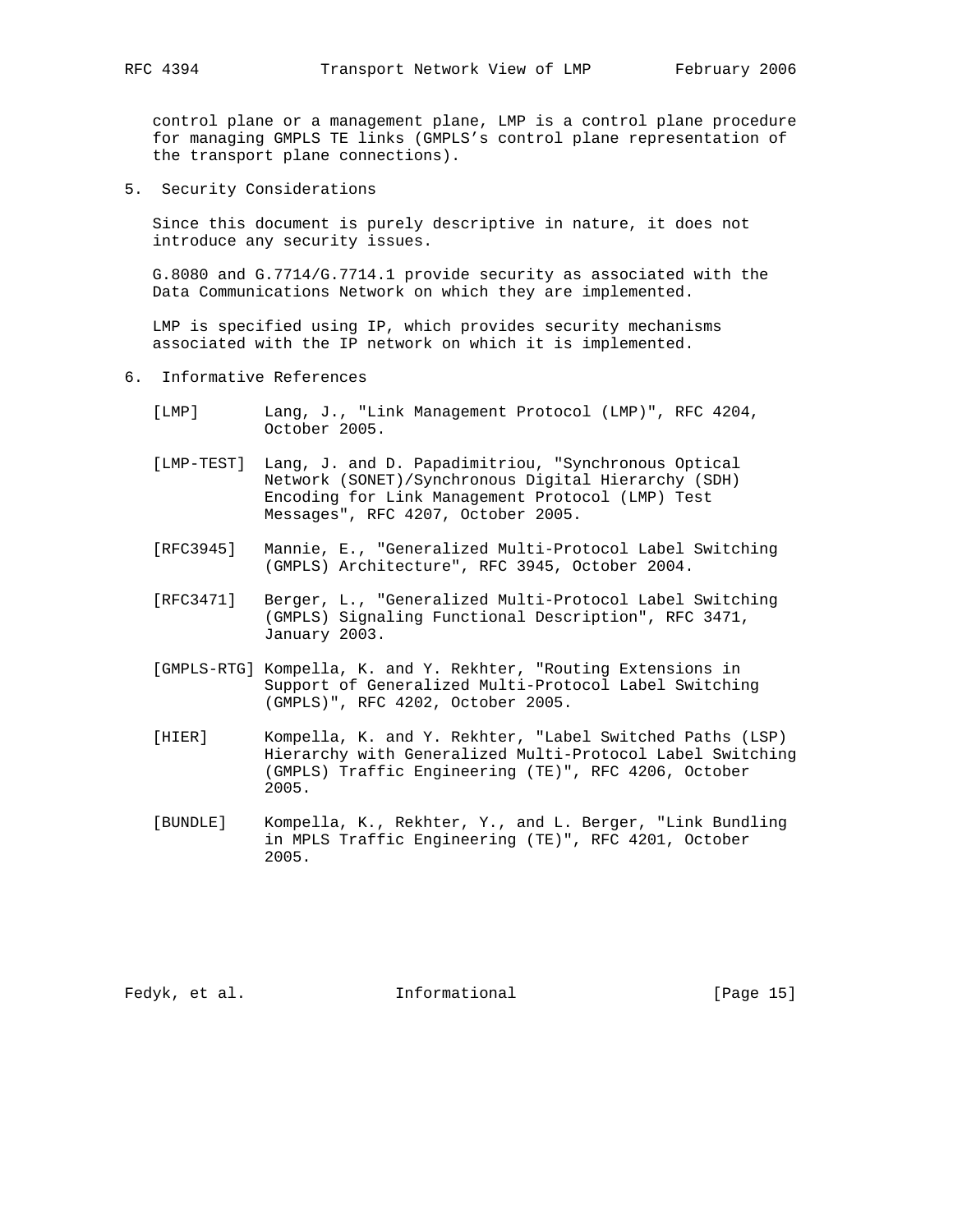[LEXICO] Bryskin, I. and A. Farrel, "A Lexicography for the Interpretation of Generalized Multiprotocol Label Switching (GMPLS) Terminology within The Context of the ITU-T's Automatically Switched Optical Network (ASON) Architecture", Work in Progress, January 2006.

 For information on the availability of the ITU-T documents, please see http://www.itu.int.

- [G.783] ITU-T G.783 (2004), Characteristics of synchronous digital hierarchy (SDH) equipment functional blocks.
- [G.805] ITU-T G.805 (2000), Generic functional architecture of transport networks.
- [G.7714] ITU-T G.7714/Y.1705 (2001), Generalized automatic discovery techniques.
- [G.7714.1] ITU-T G.7714.1/Y.1705.1 (2003), Protocol for automatic discovery in SDH and OTN networks.
- [G.8080] ITU-T G.8080/Y.1304 (2001), Architecture for the automatically switched optical network (ASON).
- [M.3100] ITU-T M.3100 (1995), Generic Network Information Model.
- [T.50] ITU-T T.50 (1992), International Reference Alphabet.
- 7. Acknowledgements

 The authors would like to thank Astrid Lozano, John Drake, Adrian Farrel and Stephen Shew for their valuable comments.

 The authors would like to thank ITU-T Study Group 15 Question 14 for their careful review and comments.

Fedyk, et al. 10. Informational 1. [Page 16]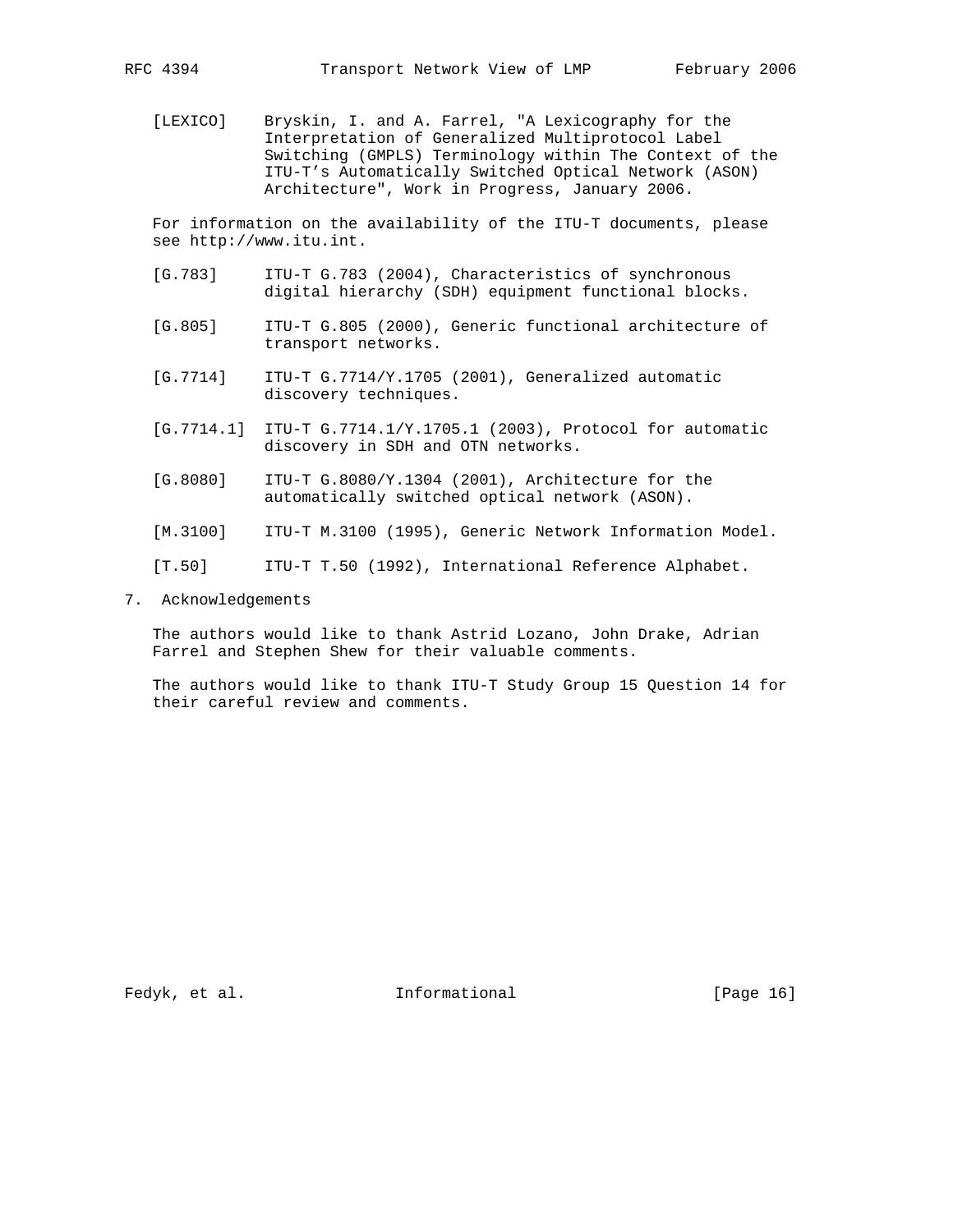Authors' Addresses

 Don Fedyk Nortel Networks 600 Technology Park Drive Billerica, MA, 01821

 Phone: +1 978 288-3041 EMail: dwfedyk@nortel.com

 Osama Aboul-Magd Nortel Networks P.O. Box 3511, Station 'C' Ottawa, Ontario, Canada K1Y-4H7

 Phone: +1 613 763-5827 EMail: osama@nortel.com

 Deborah Brungard AT&T Rm. D1-3C22 200 S. Laurel Ave. Middletown, NJ 07748, USA

EMail: dbrungard@att.com

 Jonathan P. Lang Sonos, Inc. 223 E. De La Guerra Santa Barbara, CA 93101

EMail: jplang@ieee.org

 Dimitri Papadimitriou Alcatel Francis Wellesplein, 1 B-2018 Antwerpen, Belgium

 Phone: +32 3 240-84-91 EMail: dimitri.papadimitriou@alcatel.be

Fedyk, et al. 10. Informational 1. [Page 17]